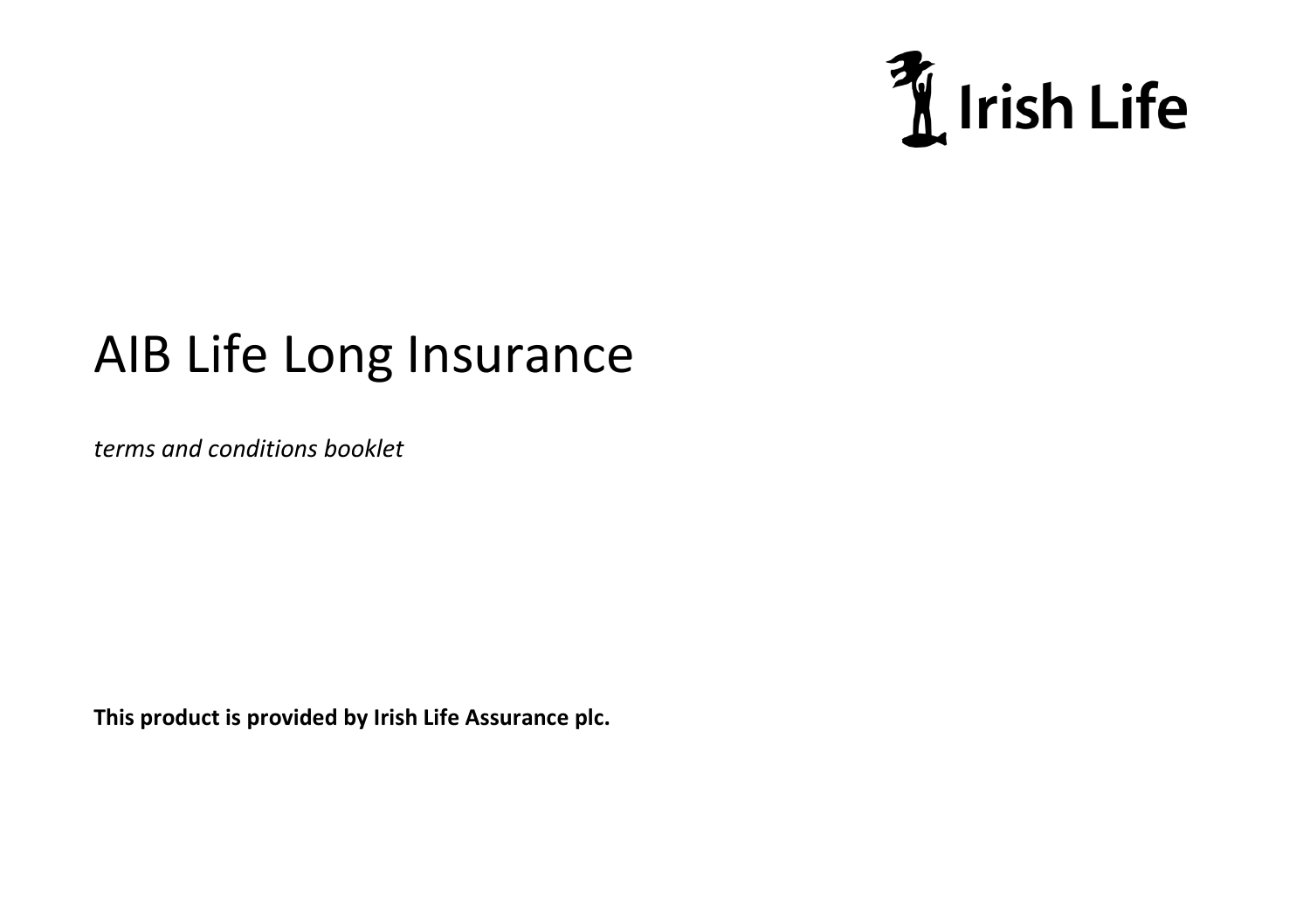This is the Terms and Conditions booklet for your AIB **Life Long Insurance** plan. **You should read the document carefully as it contains detailed and important information**. Please keep it safe, as you will need to refer to it in the future.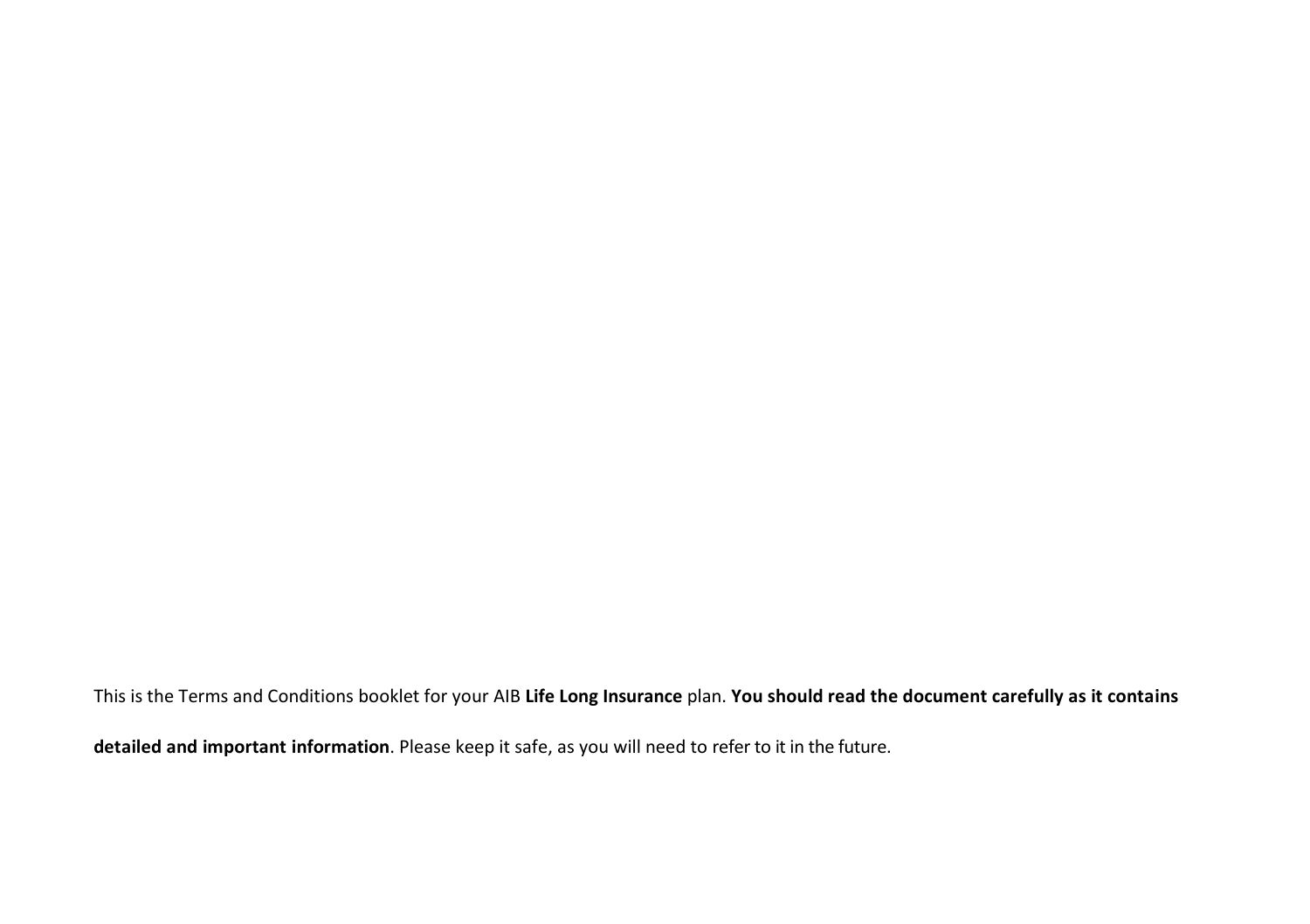#### **Introduction**

We have designed this plan to pay benefits if the life (or lives) assured dies.

This plan is provided by us (Irish Life Assurance plc) to you (the proposer or proposers named in the plan schedule).

The plan consists of the plan schedule, this Terms and Conditions booklet and any extra rules which our head office staff may add in writing.

We have issued this plan to you on the understanding that the information given in your application in response to our questions and any related document is true and complete and that we have been given all information as required by those questions. Your application includes your application form (a copy of which has been sent to you) and any other medical or other questionnaires you have provided.

You must answer all of the questions in your application honestly and with reasonable care. We have relied on the information you have given us when deciding to insure you and when setting the terms and premium. Where we ask you to answer a specific question, the subject matter of the question is material to the risk we are undertaking or the calculation of the premium or both.

This could include questions about your health, family history, lifestyle habits (such as smoking, drinking alcohol or taking illegal

drugs), occupation, income, age, other financial details, hobbies or pastimes.

If any of the answers to the questions are not answered honestly and with reasonable care, we may be entitled (depending on the breach) to declare the plan void, refuse your claim, treat your insurance as if it was entered on different terms, or reduce your claim.

In any future application(s) for changes to your cover after the start date of your plan if any of the questions are not answered honestly and with reasonable care, we may be entitled (depending on the breach) to declare the plan void, refuse your claim, treat your insurance as if it was entered on different terms, or reduce your claim.

We may refuse to pay a claim even if there is no direct medical connection between the illness that caused the claim and the medical condition which was not revealed to us on the application for cover. To do this we must be able to show that the facts you did not tell us about at the time the application was completed would have affected our original decision to provide the cover. If cover is voided on one life on a dual cover plan all cover will cease under that plan for both lives.

We will rely on what you have told us and you must not assume that we have automatically confirmed with your own GP or any doctor any information you have provided. This plan is a protection plan only you cannot cash it in. All cover under the plan will end when the life assured (or lives assured)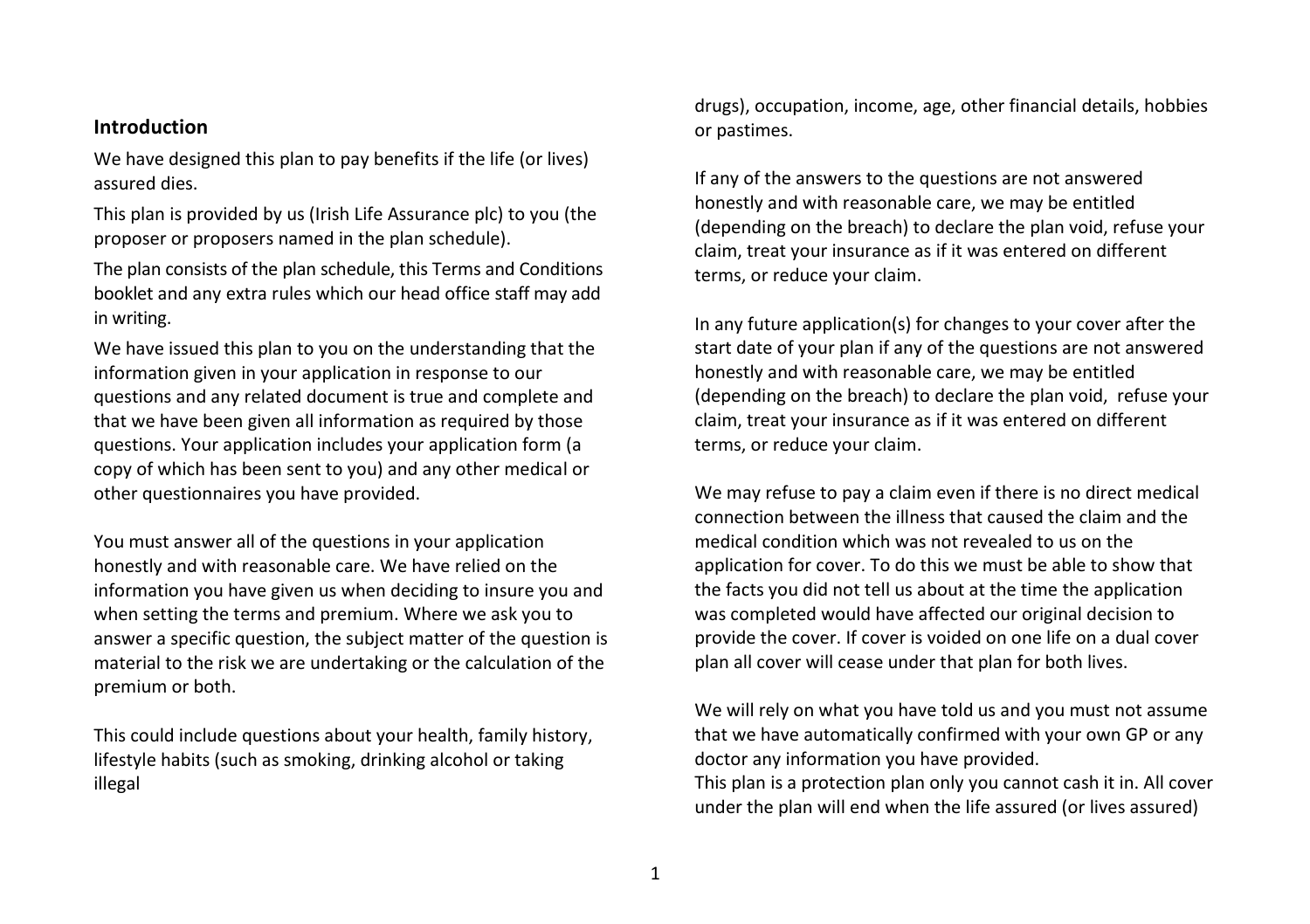named in the plan schedule dies, unless it has ended before that for any of the reasons explained in these terms and conditions.

The benefits provided under this plan are shown in the plan schedule. If a benefit is not mentioned in the plan schedule, we do not provide that benefit.

If you are making a claim under this plan, please contact our head office at:

> AIB Service Team Irish Life Irish Life Centre Lower Abbey Street Dublin 1.

We will pay claims only from the assets we hold to make payments due to customers. We will normally pay all benefits under this plan in the currency of Ireland.

In legal disputes Irish law will apply In the event of extraordinary circumstances beyond our control including, without limitation, act of civil or military authority; sabotage; crime; terrorist attack; war or other government action; civil disturbance or riot; strike or other industrial dispute; an act of god; national emergency; epidemic; flood, earthquake, fire or other catastrophe, we may be directly or indirectly prevented from fulfilling our obligations under or pursuant to this plan or from doing so in a timely manner. If this happens, we are not liable for any loss, damage or inconvenience caused.

More detailed information on all these matters is in the relevant sections of this Terms and Conditions booklet.

If you have asked, we have issued this policy under Section 72 Capital Acquisitions Tax (CAT) Consolidation Act 2003 using our Life Long Insurance (Section 72) plan.

For this plan to maintain its Section 72 status it must keep to all relevant laws and Revenue rules for as long as it is in force.

Before making any changes to your plan you should check if the Section 72 status will be affected by the proposed change.

#### **How does the plan work?**

We will provide you with life cover for the rest of your life in return for regular payments to the plan. The amount of life cover and your regular payments are shown on your plan schedule.

#### **Who receives the money we pay out?**

We will normally pay any benefit due under the plan to the person who deals with your estate.

If you assign the plan to someone else (for example, you pass it to a building society to be placed with your title deeds as security for your mortgage), we will pay that person. Where a plan is assigned to someone else as security for a mortgage we will not pay an extra amount to cover any interest on that mortgage between the date you submit a claim and the date that claim is paid. If the plan is written under trust, we will pay the trustee. The right to receive the plan's benefits may also pass to other people, such as your estate or personal representatives.

If there are two lives covered named on the plan schedule, when we pay any life cover benefit will depend on whether the policy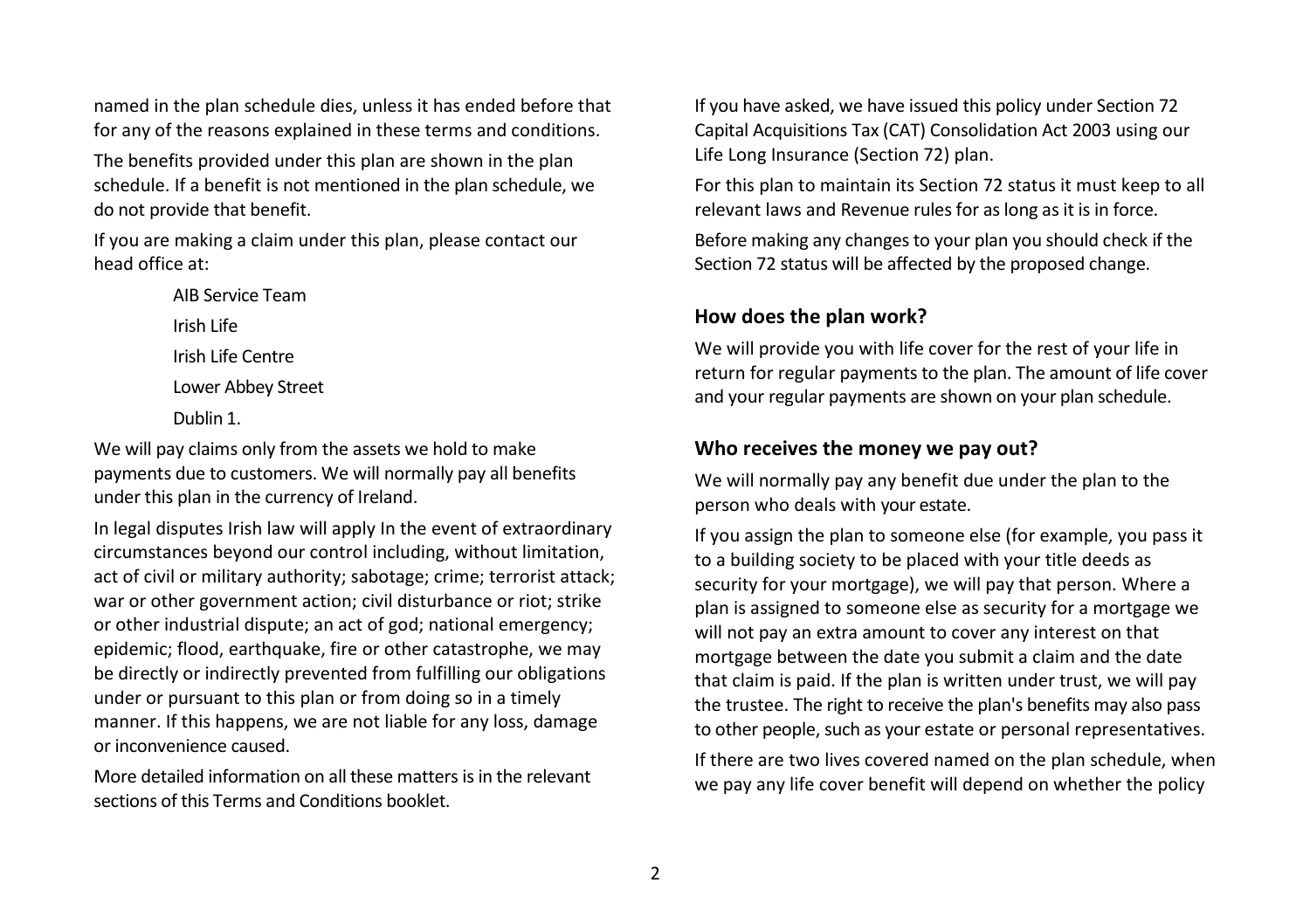has been written on a dual-life, joint-life first-death or joint-life second-death basis. See section 4.2 for more details on this.

#### **Writing to us**

If you need to write to us about this plan, please write to:

AIB Service Team Irish Life Irish Life Centre Lower Abbey Street Dublin 1.

#### **Cooling-off period**

If, after taking out this plan, you feel that it is not suitable, you may cancel it by writing to us at the address shown above. If you do this within 30 days from the date we send you your plan documents (or a copy), we will return any payments you have made. We strongly recommend that you consult with your AIB Financial Adviser before you cancel your plan.

#### **Complaints**

We will do our best to sort out any complaints fairly and quickly through our internal complaints procedure. If you are not satisfied after complaining to us, you can take your complaint to the Financial Services and Pensions Ombudsman of Ireland. You can get more information from:

Financial Services and Pensions Ombudsman Lincoln House Lincoln Place Dublin 2. D02 VH29

Tel: (01) 567 7000 Email: info@fspo.ie Website[: www.fspo.ie](https://www.fspo.ie/)

#### **Section-72 Plan**

References to Section 72 CAT Consolidation Act 2003 includes any legal change to the act, or any addition or re-enactment. It also includes any order or regulation or condition made under the conditions of the named section.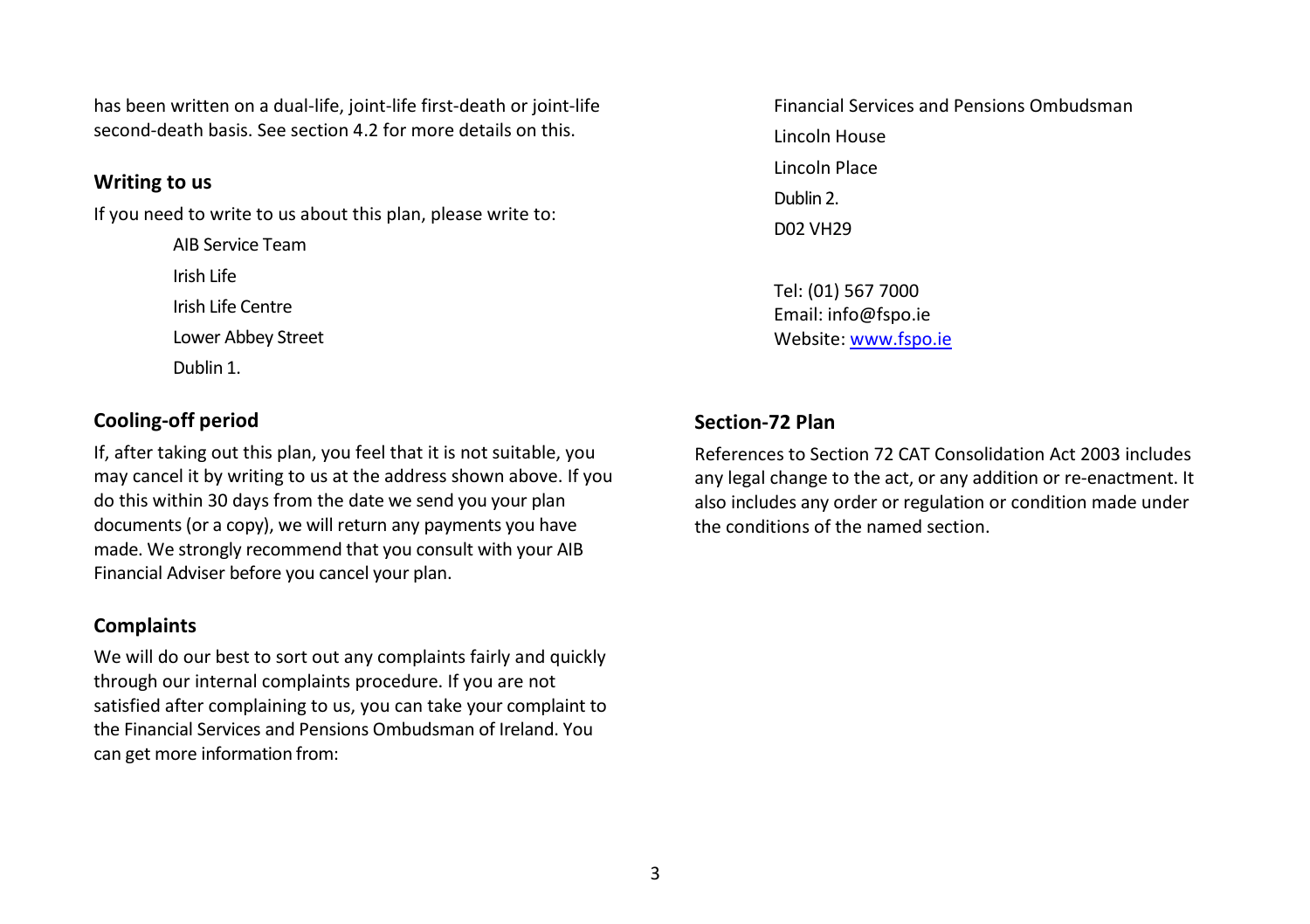### **Contents**

#### **Definitions**

#### Section 1

This section explains some of the important words and phrases we use in this document.

#### **Basis of Cover**

#### Section 2

This section explains the legal basis on which we give cover.

#### **Making Payments**

#### Section 3

This section explains your obligations in making payments and explains what happens if payments fall behind.

#### **Your cover**

#### Section 4

This section explains the benefits you can choose under the plan.

#### **Indexation and guaranteed insurability**

#### Section 5

This section explains how, for an extra charge, you can get some protection against inflation and how you can increase your cover following certain life events without providing evidence of health.

#### **Exclusions**

#### Section 6

This section explains the circumstances in which we will not pay benefits.

#### **Claims**

#### Section 7

This section explains how to make a claim and how we will assess your claim.

#### **Tax**

#### Section 8

This section explains what will happen if there is any change in Irish tax law

#### **Other information**

#### Section 9

This section provides other information you need to know.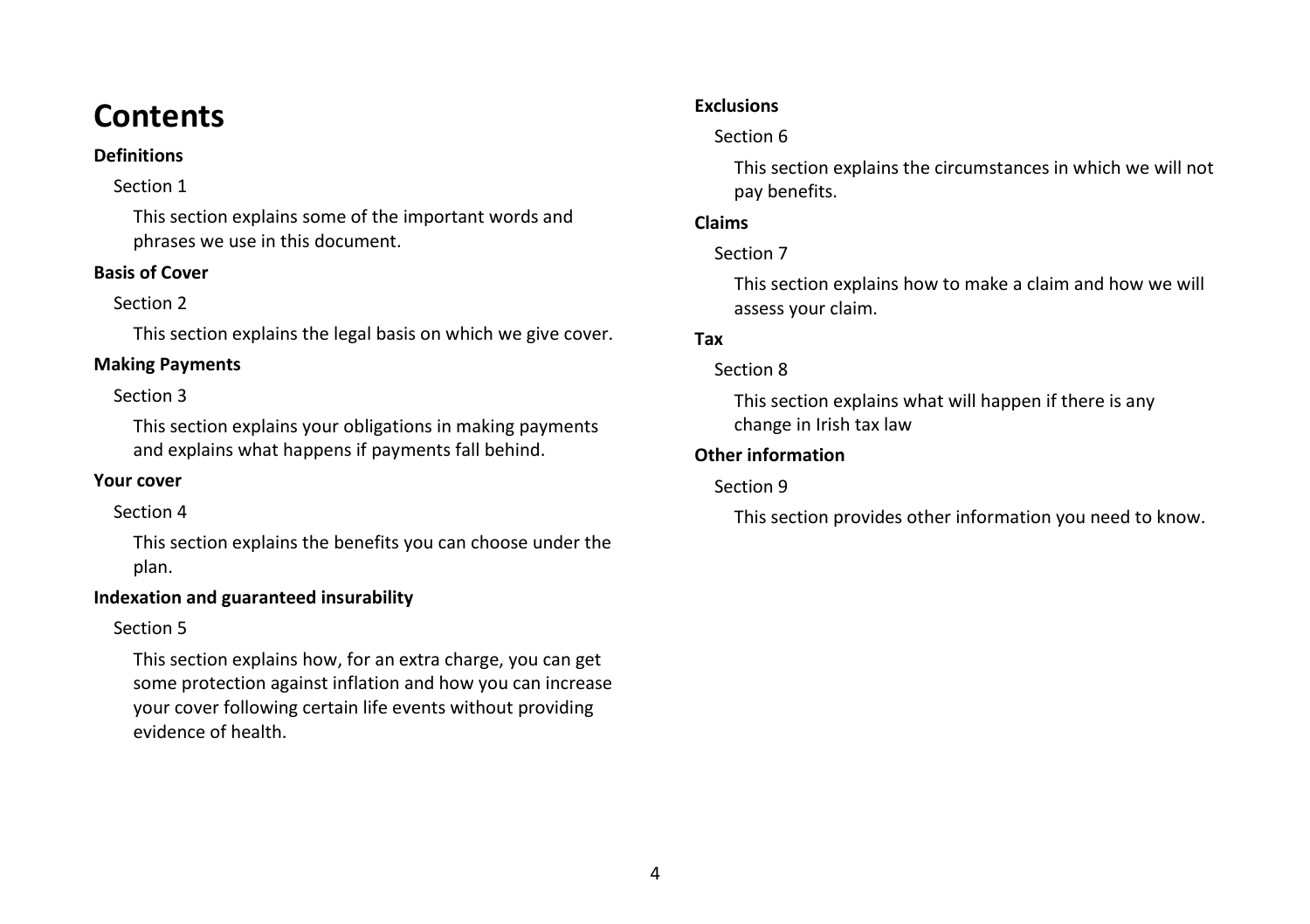# **Definitions**

### **Section 1**

*This section defines some of the important words used in this plan.* 

#### **Application form**

This is the application form that you complete for this plan. Where you are exercising your guaranteed cover again option or conversion option, this also includes the original application form for your existing plan.

#### **Benefit**

The benefit shown in the plan schedule under the heading 'your protection benefits'. In exceptional circumstances we may allow you to reduce your benefit amounts. If, at any stage during the term of your plan, we allow you to reduce your benefit amounts, your benefit amount will be lower than that shown on your schedule. We will send you a revised plan schedule showing your new benefit amounts at that time. If you have taken out this plan for the purposes of paying inheritance tax due when the life (or lives) assured dies and this plan has been approved by the Revenue Commissioners under Section 72 of CAT Consolidation Act 2003, reducing your benefits could cause your plan to lose its eligibility for tax relief.

#### **Child**

Someone who is under 25 and who:

• is shown by birth certificate to be the son or daughter of a life assured; or

• has been legally adopted by a life assured.

#### **Day**

A period of 24 hours in a row.

#### **Expiry date of the life cover benefit**

The date the plan ends or we stop providing life cover benefits. Under this plan life cover will end when the life cover benefit amount shown on the plan schedule, plus any increase due to indexation (see section 5.1), has been paid unless the policy has been written on a dual-life basis. In this case, life cover will end when we have paid the life cover benefit amount twice, in other words, when each life named on the plan schedule dies. See section 4.2 for more details on when we will make the benefit payments.

Life cover will also end if you stop making regular payments to your plan.

#### **Increase date**

This is each anniversary of the start date shown in the plan schedule. On this day each year the benefits and payment will increase if you have chosen indexation (see section 5.1).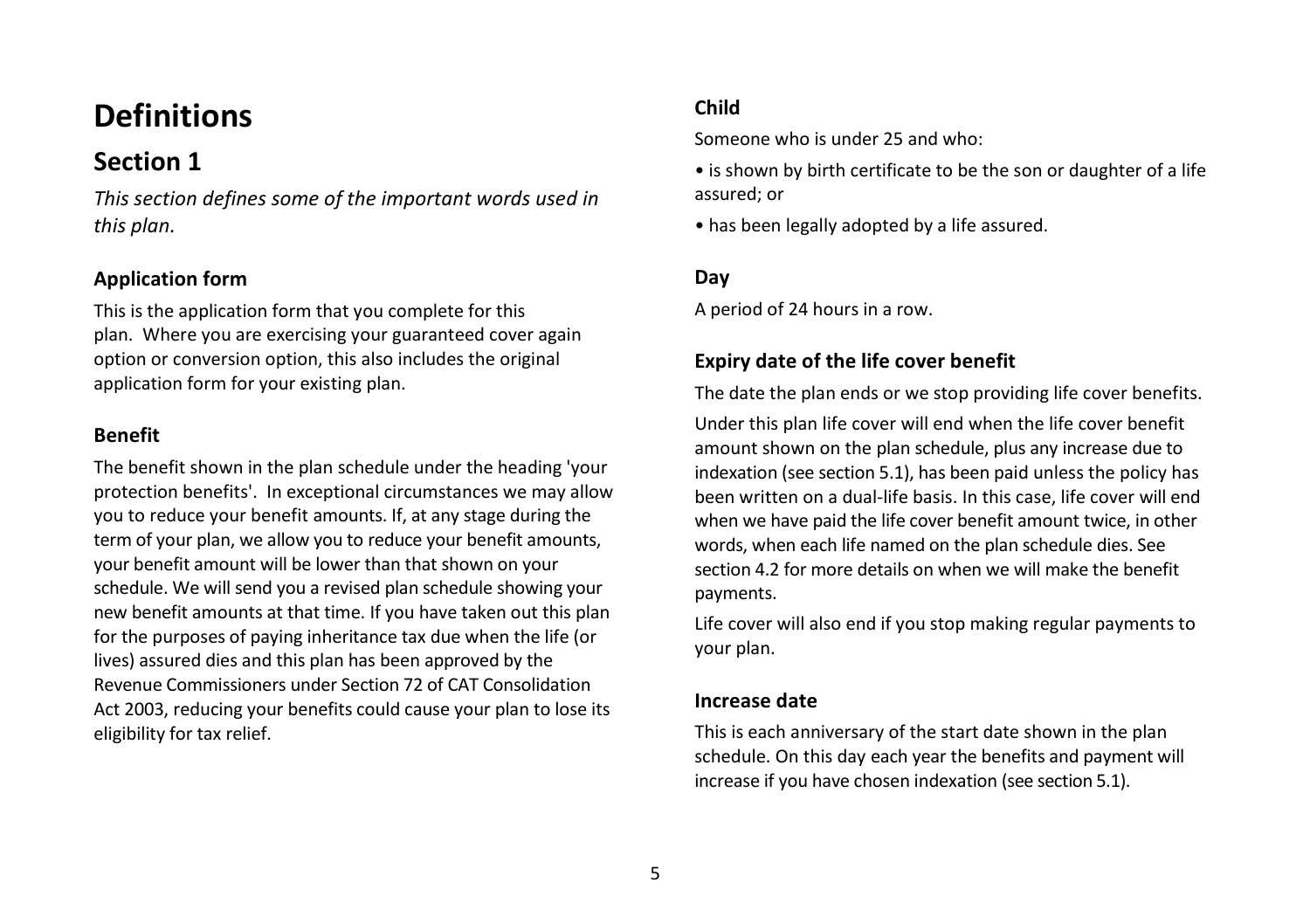#### **Life assured or lives assured**

The person or people named in the plan schedule as the life or lives covered. The benefits of the plan depend on the lives of those people.

#### **Month**

A calendar month.

#### **Payment**

This is:

• 'your total payment' as shown in the plan schedule under the heading 'your protection benefits';

#### or

• the amount we tell you when we reinstate cover under section 3.3 and 3.4;

#### or

• a different amount (which we will tell you) if we or you make any amendment to your plan details.

#### **Plan schedule**

This is part of the contract. It sets out the specific details of the plan such as:

- the start date;
- the life or lives covered:
- the benefits; and
- any special conditions that have been agreed with us.

#### **Start date**

The start date shown in the plan schedule. Cover will start on this date.

#### **We, us**

Irish Life Assurance Plc.

#### **You**

The person (or people) named as the proposer in the plan schedule, who is responsible for making the payments and is legally entitled to the plan benefits as long as they have not been assigned (passed) to someone else. We also assume that you are the life assured.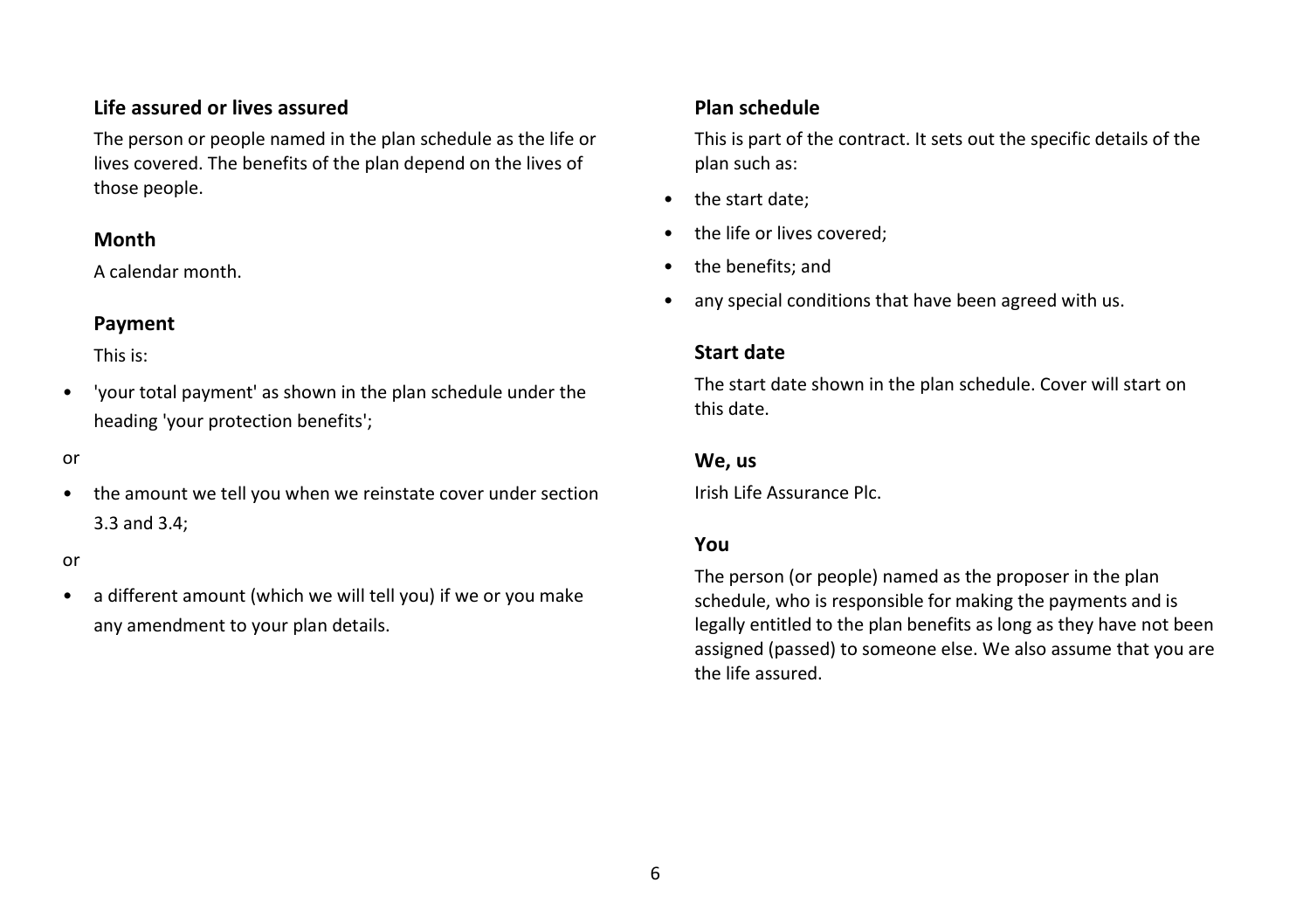# **Basis of Cover**

### **Section 2**

*This section explains the legal basis on which cover is given*.

2.1 We have issued this plan to you on the understanding that the information given in your application in response to our questions and any related document is true and complete and that we have been given all information as required by those questions.

If this is not the case we will be entitled to take the actions described below, depending on the nature of your breach.

Your application includes your application form, any medical questionnaires, or any other information provided in response to questions before entering this plan.

You must answer all of the questions in your application honestly and with reasonable care. We have relied on the information you have given us when deciding to insure you and when setting the terms and premium. Where we ask you to answer a specific question, the subject matter of the question is material to the risk we are undertaking or the calculation of the premium or both.

If you have answered our questions honestly and with reasonable care, but if your answer includes a negligent misrepresentation (that is, not innocent or fraudulent), we are entitled to take the following actions:

(a) If, being aware of the full facts, we would not have entered the plan on any terms, this plan will be treated as void from the start of cover and we will refuse all claims, but return your premium;

(b) If, being aware of the full facts, we would have entered the plan on different terms, the plan will be treated as if it had been entered into on those different terms;

(c) If, being aware of the full facts, we would have charged a higher premium for the plan, we can reduce your claim proportionately.

If your answers to our questions are false or misleading in any material respect, and you know that they are false or misleading or consciously disregard if they are false or misleading (a "fraudulent misrepresentation") or any of your conduct involved fraud, this plan will be treated as void from the start of your policy. If this happens, you will lose all your rights under the plan, we will not pay any claim and we will not return any payments.

If cover is voided on one life on a dual cover plan all cover may cease under that plan for both lives, and we will tell you if this is the case.

2.2 If your cover ends but is reinstated under section 3.4, we will reinstate it on the understanding that the information given in the evidence of health form in response to our questions and any related document is true and complete and that all information has been provided as required by those questions.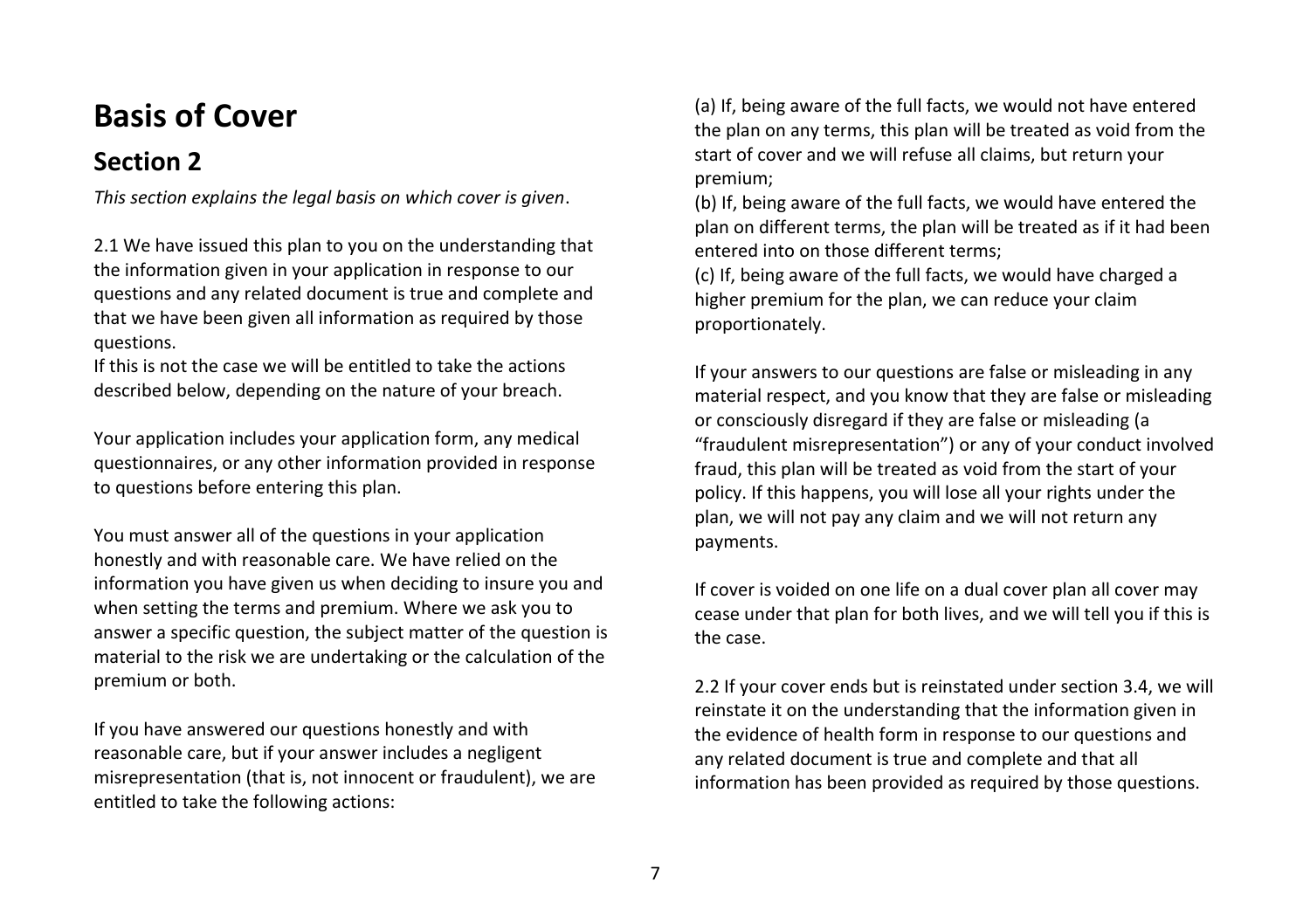If this is not the case, we will be entitled to take the actions described below, depending on the nature of your breach.

You must answer all of the questions in your evidence of health form honestly and with reasonable care. We will rely on the information you provide when deciding to reinstate your cover and when setting the terms and premium. Where we ask you to answer a specific question, the subject matter of the question is material to the risk we are undertaking or the calculation of the premium or both.

If you have answered our questions honestly and with reasonable care, but if your answer includes a negligent misrepresentation (that is, not innocent or fraudulent), we are entitled to take the following actions:

(a) If, being aware of the full facts, we would not have entered the plan on any terms, this plan will be treated as void from the start of cover and we will refuse all claims, but return your premium;

(b) If, being aware of the full facts, we would have entered the plan on different terms, the plan will be treated as if it had been entered into on those different terms;

(c) If, being aware of the full facts, we would have charged a higher premium for the plan, we can reduce your claim proportionately.

If your answers to our questions are false or misleading in any material respect, and you know that they are false or misleading or consciously disregard if they are false or misleading (a "fraudulent misrepresentation") or any of your conduct involved fraud, this plan will be treated as void from the start of your policy. If this happens, you will no longer be covered, we will not pay any claim and we will not return any payments.

If cover is voided on one life on a dual cover plan all cover may cease under that plan for both lives, and we will tell you if this is the case.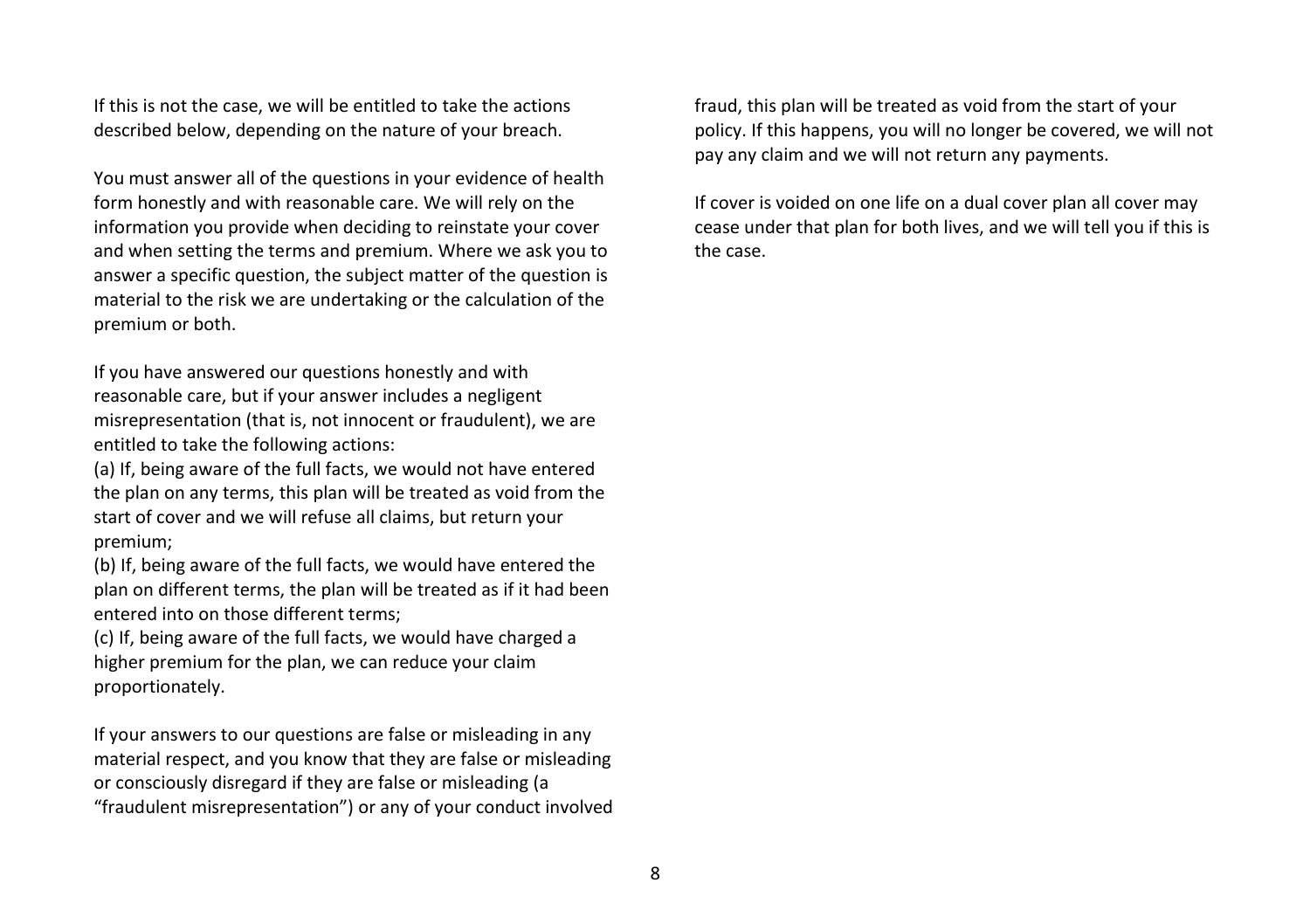# **Making Payments**

### **Section 3**

*This section explains your obligations in making payments and explains what happens if payments fall behind.* 

- **3.1** Although each payment is due on the payment dates shown in the plan schedule, we give you 30 days to make the payment unless you make payments monthly, in which case we will give you 10 days to make the payment. (The time allowed is known as a 'period of grace'.) If you become entitled to a benefit during a period of grace, we will take from your benefit any payment that you have not made.
- **3.2** If you have not made a payment by the end of the period of grace, your cover under the plan will end immediately. A payment is not made until we have received it. It is up to you to make sure that we receive your payment. We are entitled to pass on to you any charge which we have to pay because all or part of your payment (for example, a direct debit) is dishonored.
- **3.3** If your cover under the plan ends as described in section 3.2, you can restore your cover within 90 days from the date the first missed payment became due. You must make all the payments which would have been due if your cover had not ended. You will not be entitled to benefits for anything that happens between the end of the period of grace and the date we receive all missed payments.
- **3.4** If, between 90 days and 180 days after the first missed payment being due, you ask for cover to be restored, the life assured must fill in an evidence of health form and all the payments

which would have been made if cover had not ended must be made. If the information on the evidence of health form shows that the health of the life assured is now different to that declared on the application form, we may refuse to restore cover or restore the cover:

- without any change;
- with an increased payment: or
- with new conditions

If we decide to restore cover, we will ask you to start making payments again. You will not be entitled to benefits for anything that happens between:

- the end of the period of grace; and
- the date, following our agreement to restore cover, on which we receive all missed payments.

If we accept a payment (or part payment) which is no longer due, this does not mean that we are providing cover. We will return the amount we receive as soon as we discover the mistake.

If you have taken out this plan for the purposes of paying inheritance tax due when the life (or lives) assured dies and this plan has been approved by the Revenue Commissioners under Section 72 of CAT Consolidation Act 2003, if the payment is not paid within the 'period of grace' this will cause the contract to lose its eligibility for Section-72 tax relief.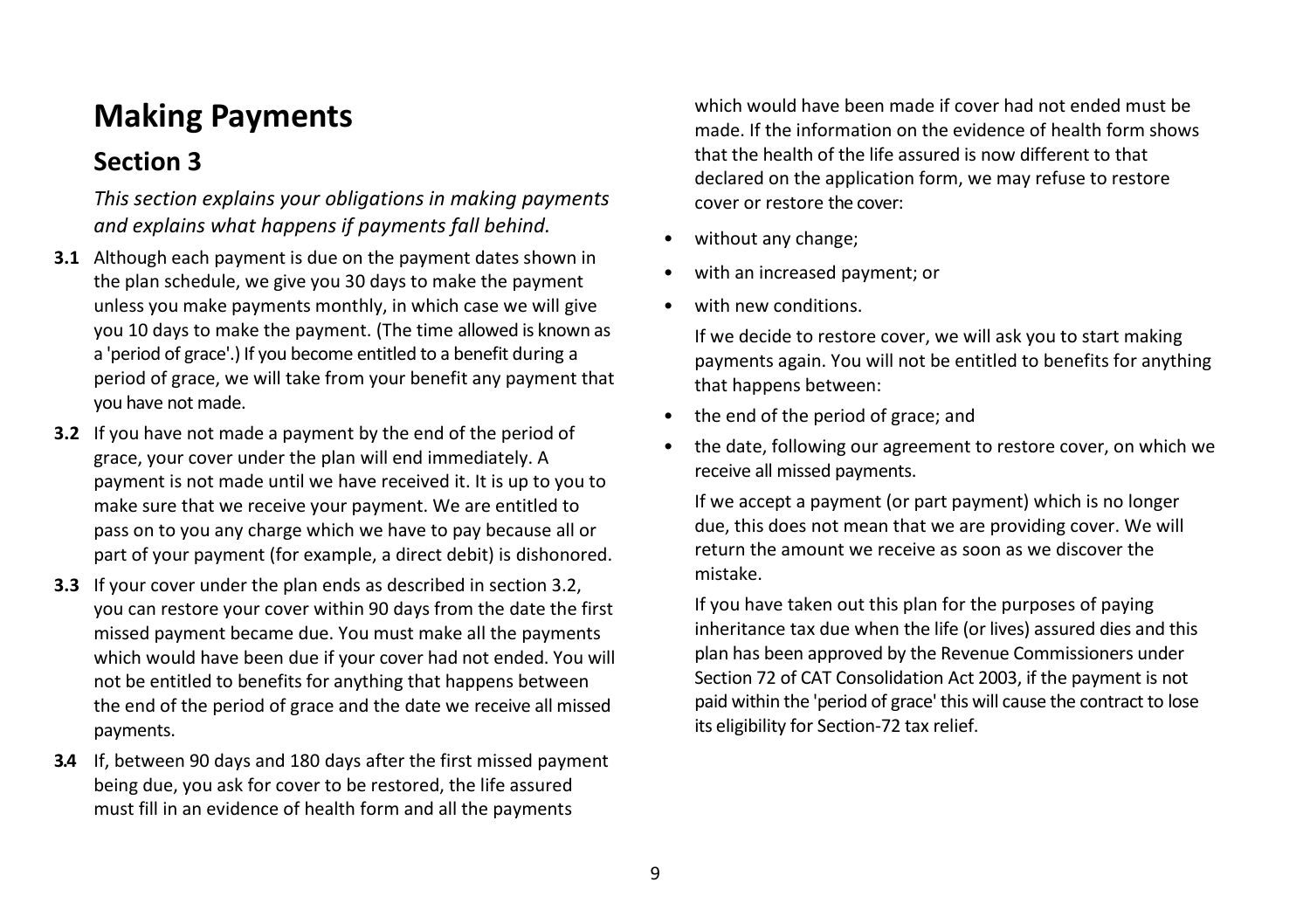### **Your cover**

### **Section 4**

*This section explains the benefits you can choose under the plan.* 

**4.1** The benefits provided for a life assured under this plan are shown in the plan schedule. The plan schedule also shows the amount of cover. If, at any stage during the term of your plan, you request to change your benefit amounts and we allow this, your cover amount will be different than that shown on your schedule. We will send you a revised plan schedule showing your new cover. You cannot increase your benefit amount once you have chosen to reduce it.

Your plan may also have indexation (see section 5.1). Check your plan schedule to see if this benefit applies in your case.

All normal conditions for the plan (and any specific details in the sections explaining the benefits) apply to each benefit.

#### **Children's life cover**

If cover has not ended, we will pay €7,000 for the funeral expenses of a child of a life assured (see definitions) if the child dies at least six months after the start date. However, the sixmonth restriction will not apply if the child dies as a result of an accident which happened after the start date. For this benefit, "accidental death" means death caused only and directly as a result of an accident caused by a violent, visible and external event and that is independent of any other cause. For each child we will only pay a total of €7,000. We will not pay this benefit

from more than one plan, even if both of the child's parents are lives assured and even if the life (or lives) assured is covered by more than one plan that provides similar benefits.

Children's life cover does not apply if you have taken out this plan for the purposes of paying inheritance tax due when the life (or lives) assured dies and this plan has been approved by the Revenue Commissioners under Section 72 of CAT Consolidation Act 2003. This is because paying a children's life cover benefit would result in the plan losing its eligibility for Section-72 tax relief.

- **4.2** If we accept a claim for a life cover benefit and there is only one person named on the plan schedule as the life assured (single life), we will pay the life cover shown on the plan schedule. We will also pay any increase due to indexation (see section 5.1) when the life covered dies.
- If there are two people named on the plan schedule as the lives assured, the plan will have been sold on either a dual-life, jointlife first-death or joint-life second-death basis. The plan schedule will show the basis the plan has been provided under.
- If the plan has been sold on a dual-life basis, we will pay the life cover shown for each life on the plan schedule (plus any increase due to indexation) when each of the lives assured die. The plan will not end until both lives assured have died and we have paid a death benefit on each death. When the first life assured dies, you must continue to make payments until the death of the second life.
- If the plan has been sold on a joint-life first-death basis, we will pay the life cover shown on the plan schedule (plus any increase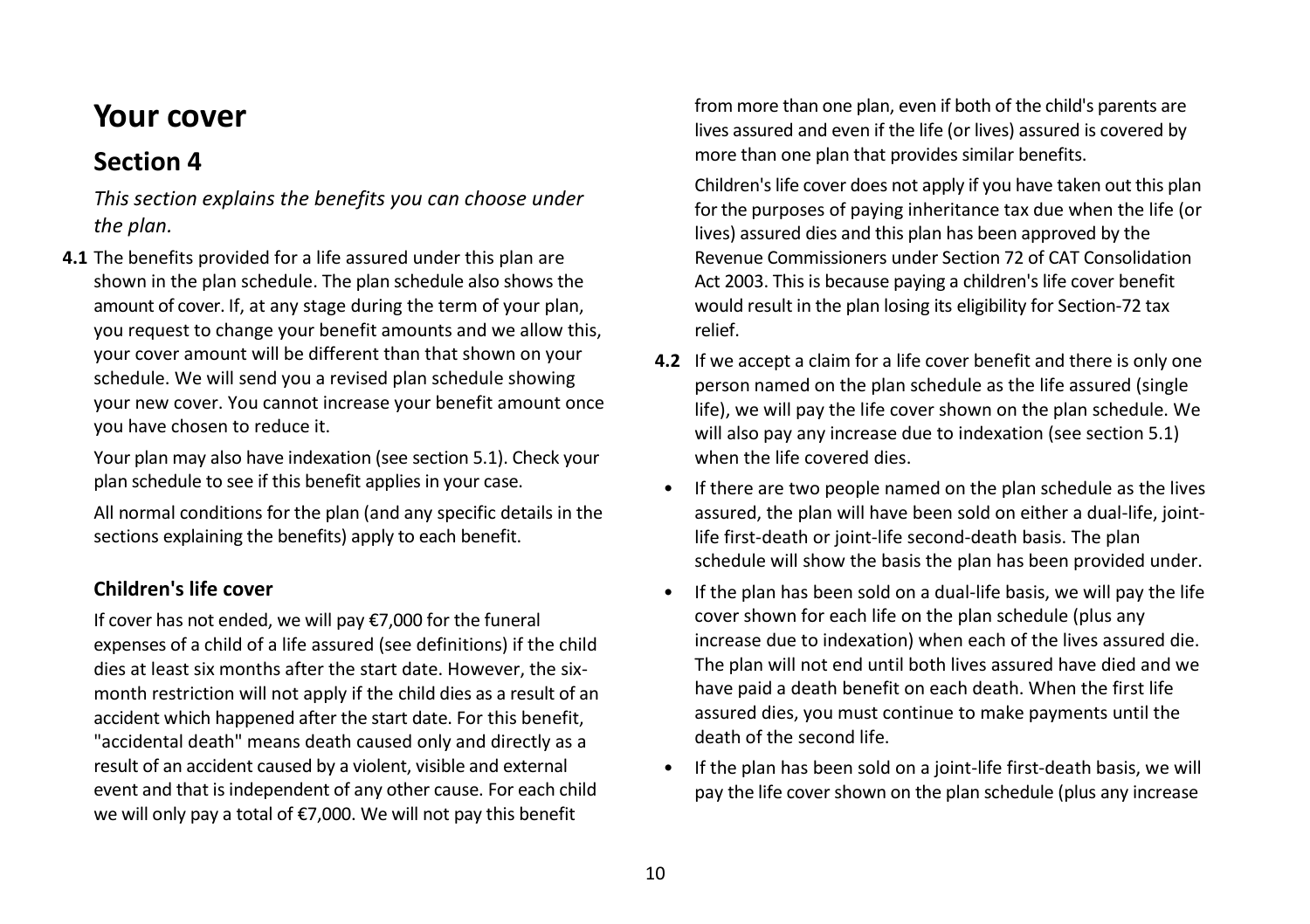due to indexation) when the first of the lives assured dies. The plan will then end even though one life is still alive.

• If the plan has been sold on a joint-life second-death basis, we will pay the life cover shown on the plan schedule (plus any increase due to indexation) when the second of the lives assured dies. After the first death of the two lives assured, you must continue to make payments, and we will not pay any benefit.

Check your plan schedule to see which basis your plan has been provided under.

**4.3** If a life assured is 'diagnosed as having a terminal illness' (as in section 4.4), we will pay the full benefit amount as shown on the plan schedule plus any increase due to indexation. If there are two people named on the plan schedule as the lives assured, whether we pay the full benefit amount when one is diagnosed with a terminal illness will depend on the basis (dual-life, joint-life first-death and joint-life seconddeath bases) that the policy has been provided under.

Terminal Illness cover does not apply if you have taken out this plan for the purposes of paying inheritance tax due when the life (or lives) assured dies and this plan has been approved by the Revenue Commissioners under Section 72 of CAT Consolidation Act 2003. This is because paying a terminal illness cover benefit would result in the plan losing its eligibility for Section-72 tax relief.

- **4.4** A life assured is 'diagnosed as having a terminal illness' if the attending consultant gives a definite diagnosis that, our Chief Medical Officer agrees, satisfies both of the following:
	- The illness has either no known cure or has progressed to the point where it cannot be cured; and
	- In the opinion of the attending consultant that the illness is expected to lead to death within 12 months
- **4.5** All cover will end when one of the following happens (whichever is first).
- At the end of a period of grace, if all or part of a payment has still not been made.
- When we have paid the life cover benefit amount shown on the plan schedule plus any increase due to indexation (unless the policy has been provided on a dual-life basis in which case life cover will end when we have paid a life cover benefit amount twice, in other words, when each life assured named on the plan schedule dies). When cover for both people on a dual-life policy has ended, the plan ends.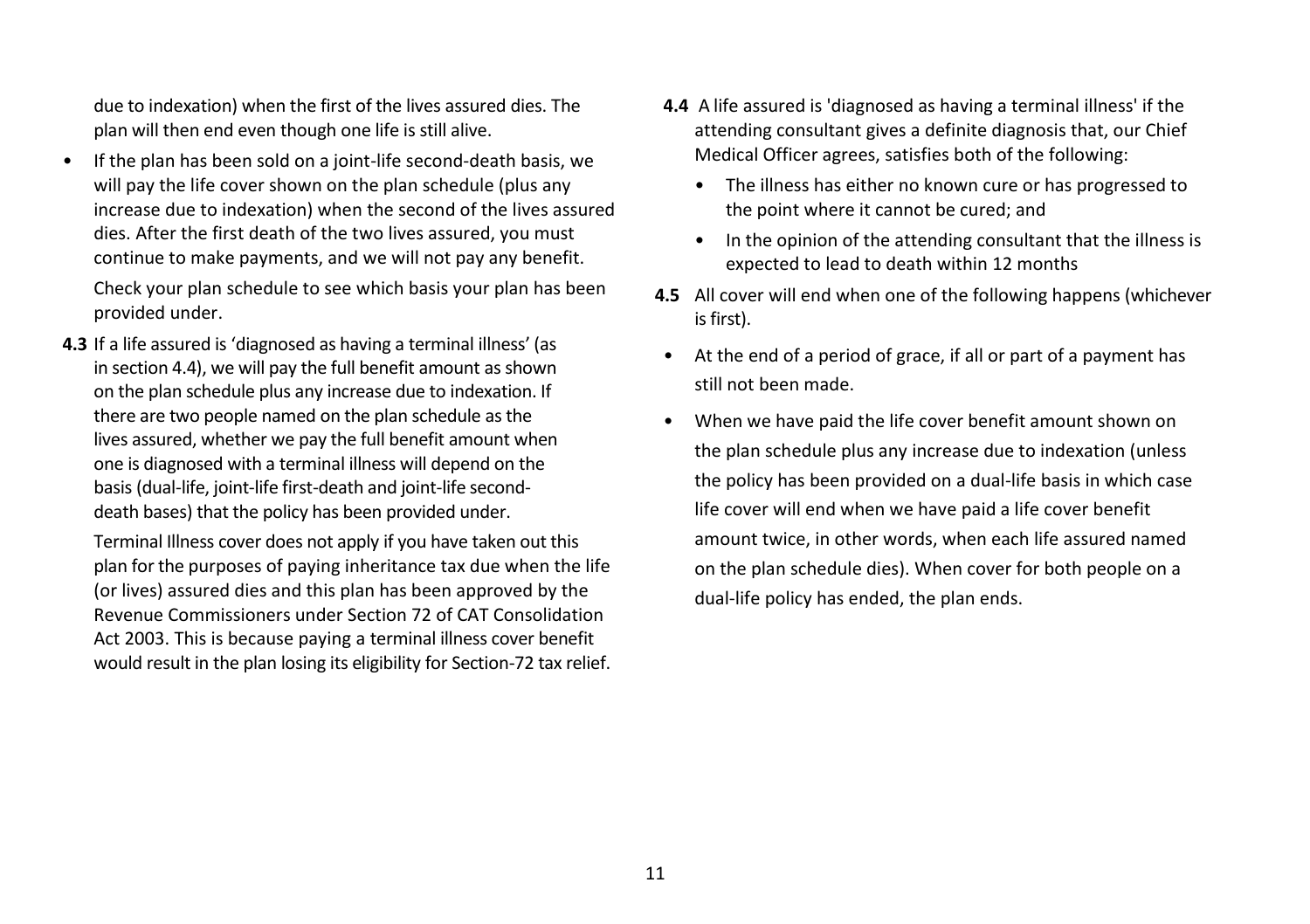#### **Free immediate cover**

This is an automatic additional benefit. We will pay the death benefit (to a maximum of €1,000,000) on death of the person or people named on the application as the life assured between the time the application is received by Irish Life and the earlier of the following:

- the day of the final underwriting decision
- 90 days from the date we receive the application

There are the following restrictions:

- The benefit payable is subject to the lesser of the life sum assured or €1,000,000
- The benefit is subject to a maximum entry age of 74
- The benefit will not be payable if Irish Life were unable to offer acceptance terms for life cover had the normal application process been completed in accordance with our normal assessment procedures
- Exclusions apply around the nature of the death e.g. suicide or intentional self-inflicted injury causing death are excluded. For full details of exclusions see section 6.4

**4.6** If there are two people named on the application as the lives assured, whether we pay the benefit amount when one life assured dies will depend on the basis (dual-life, joint-life first-death and jointlife second-death bases) that the lives assured have applied for.

- If the application is on a dual-life basis the benefit will be payable if either of the lives assured die within the qualifying period described above.
- If the application is on a joint-life first-death basis the benefit will be payable if the first of the lives assured dies within the qualifying period described above.
- If the application is on a joint-life second-death basis the benefit will be payable if the second of the lives assured dies within the qualifying period described above.

We will not be able to provide you with free immediate cover if at the time of application, you've applied for, or are in the process of applying, for similar cover with another insurance company

We will only pay once under Free Immediate Cover in respect of any life, regardless of the number of plans or applications a person has with Irish Life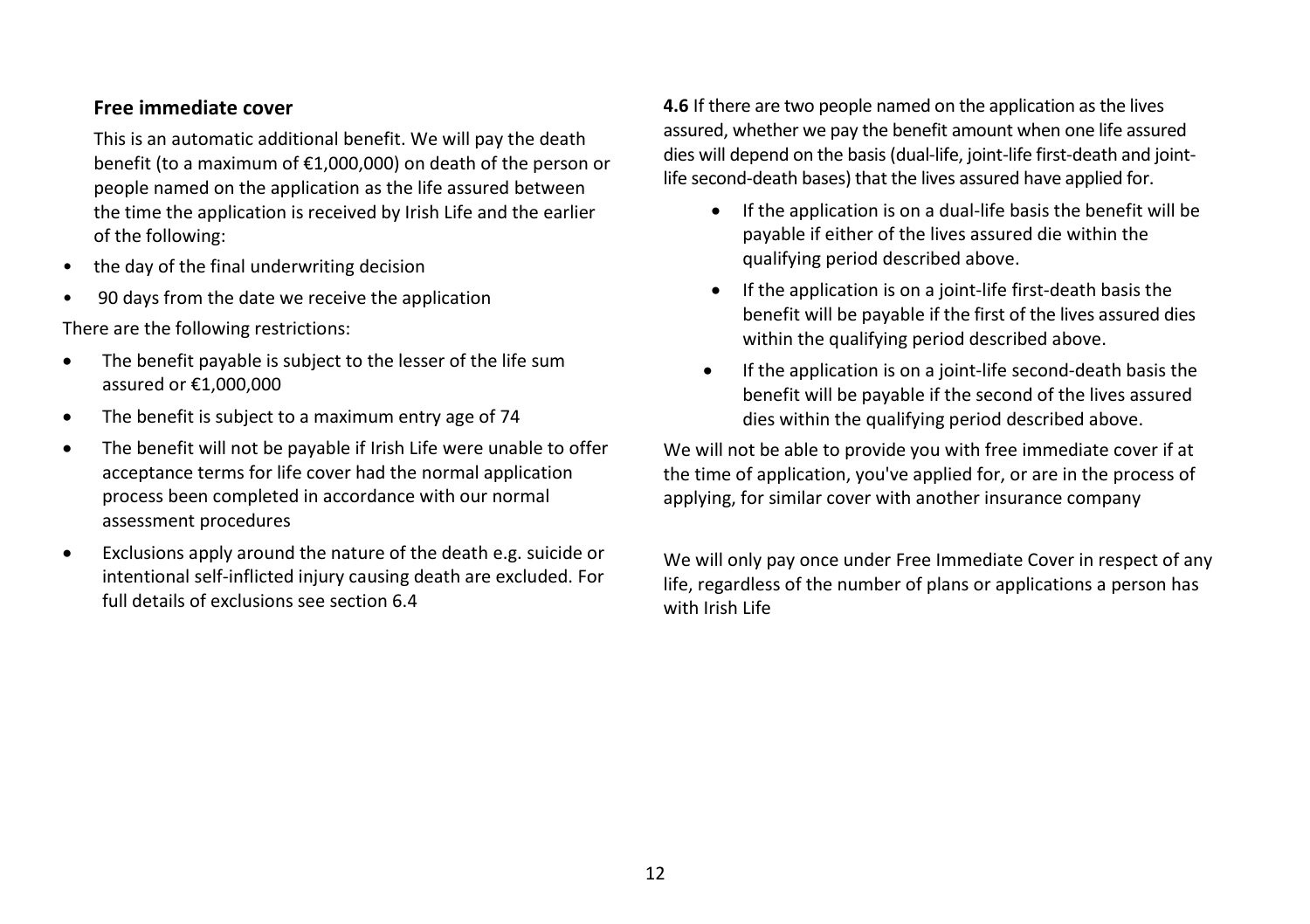# **Indexation and guaranteed insurability**

### **Section 5**

*This section explains how, for an extra charge, you can get some protection against inflation and how you can increase your cover following certain life events without providing evidence of health.* 

#### **5.1 Indexation**

This section applies if the plan schedule shows that indexation applies. This option works as follows:

- a) Before the first and second increase date (see definitions section), we will offer you the opportunity to increase the amount of your cover. The increase will apply from the increase date. The increase in cover will be 3% each year. The life assured does not need to give evidence of health for these increases.
- b) Your payments will increase by 5% each year.
- c) If you want to cancel an increase in cover, you must tell us in writing before the increase date. If you do not cancel an increase in cover, the increased payment will be due from the increase date.
- d) If you do not cancel an increase in cover, we will offer you an increase in cover in the next two years. Each increase will apply from the increase date.
- e) If you cancel the increase two years in a row, we will not offer you any further increases. You should bear this in mind, as the only other way of increasing the cover under your plan is outlined in section 5.2.
- f) Indexation will cease immediately after the indexation on the policy anniversary before the policyholder's 75th birthday, or in the case of a dual or joint life case, before the older of the two policyholders 75th birthday.

#### **5.2 Guaranteed insurability option**

This is an automatic additional benefit we offer on all AIB **Life Long Insurance** plans and is a way of increasing your life cover without having to provide evidence of health.

If you decide to take advantage of this option, you can increase your life cover benefit by:

- 50% of the original benefit amount at the start date of your plan; or
- $\epsilon$  100,000:

whichever is lower.

You can take advantage of this option within three months of any of the following life events:

- getting married;
- having or adopting a child;
- an increase in CAT liability:
	- a) due to an increase in the inheritance tax rate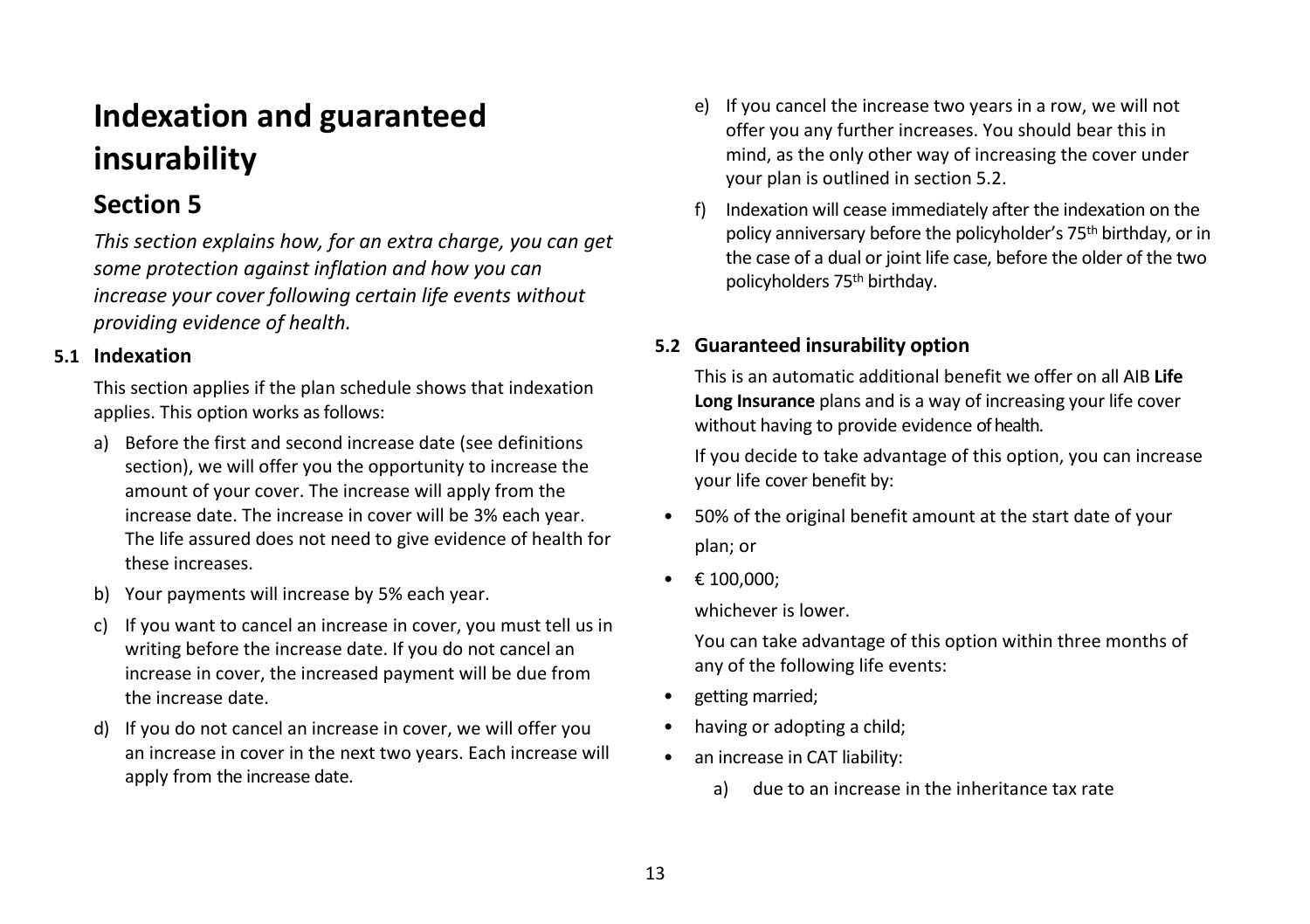- b) due to a reduction in the inheritance tax bands, exemptions or reliefs.
- c) Growth in assets

Where the insured person's potential tax liability has increased because their assets have grown, we will need proof in the form of written evidence to Irish Life's satisfaction that confirms the increase in your assets.

You can find more information on CAT on www.revenue.ie

There are certain exclusions which apply to this option which you should be aware of:

- This option will end on the 65th birthday of the relevant life assured (if the basis of cover is single life or dual life) and on the 65th birthday of the older life assured (if the basis of cover is either joint-life first-death or joint-life second-death).
- You can only take advantage of this option twice.
- The plan or cover must not have already ended as a result of missed payments or a benefit event happening.
- You will be offered a new whole-of-life plan with a guaranteed payment, assuming we have this type of product available at that time. The cost of the new plan will be based on the terms which apply at that time.
- We will issue the new plan under our normal terms which apply at the time this option is exercised.
- Any special conditions which attach to this plan will apply to the new plan, in particular, if you are classed as a smoker on your existing plan you will be classed as a smoker on the new plan. You may have the option of moving to non-smoker rates at the time of conversion, subject to process, sum assured, age criteria or other rules, that are then in place in relation to changes of smoker status .
- This option will not apply to the new plan.
- If you have reduced your benefit amounts, the option will be based on your current or original benefits, whichever is lower.
- If your responsibility to pay more CAT is due to the removal of any tax exemption on existing assets being removed, we will not class this as a special event.

#### **5.3 Optional reductions**

If your plan has not ended, subject to certain rules, you may ask us to reduce your cover. However, for your plan to continue, the life assured must always have life cover of at least €1,000.

If you have taken out this plan for the purposes of paying inheritance tax due when the life (or lives) assured dies and this plan has been approved by the Revenue Commissioners under Section 72 of CAT Consolidation Act 2003, reducing your sum assured could affect your eligibility for this tax relief. Please see section 8 for more details.

If you choose to reduce your level of cover, we will review your payments. Payments must be at least €15 a month including the government levy (or another amount we may specify at the time).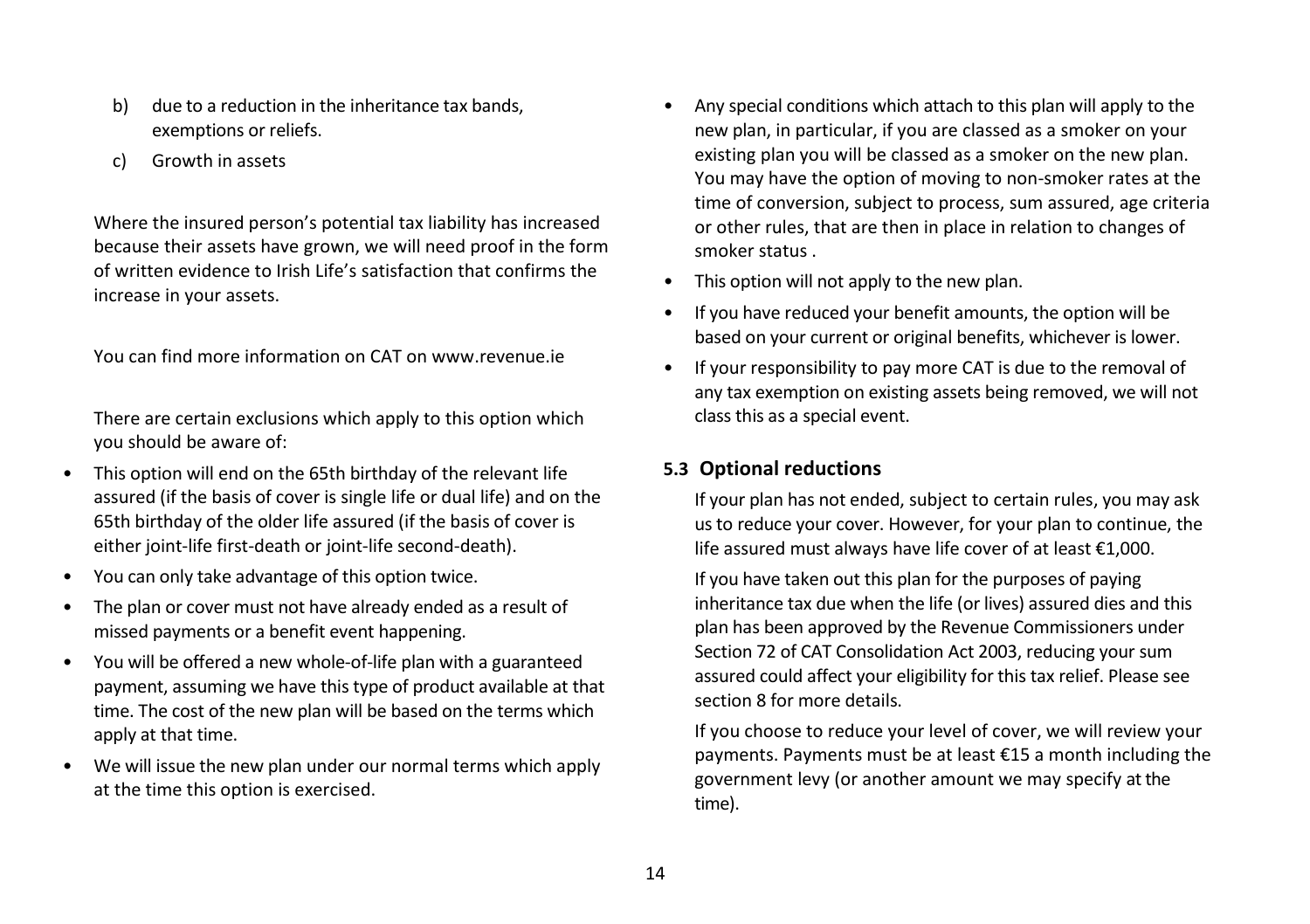# **Exclusions**

### **Section 6**

*This section explains the circumstances in which we will not pay benefits.* 

**6.1** If a life assured dies within a year of the start date, as a result of their own deliberate act, or a penalty imposed by a court of law, we will not pay you any benefit under the plan. If a life assured dies within a year of increasing the life cover, as a result of their own deliberate act, or a penalty imposed by a court of law, we will only pay you the original benefit under the plan. But if your plan has been assigned as a condition of the granting of a loan and the assignee can prove entitlement to all or part of the benefits under your plan, we will pay the lessor of the outstanding loan amount or the amount that would otherwise be payable under the plan, before the act which caused the death or for which the penalty was imposed.

**6.2** If, within a year of the start date, a life assured is diagnosed as having a terminal illness as a result of their own deliberate act, we will not pay you any benefit under the plan. If, within a year of increasing the life cover, a life assured is diagnosed as having a terminal illness as a result of their own deliberate act, we will only pay you the original benefit under the plan. But if your plan has been assigned as a condition of the granting of a loan and the assignee can prove entitlement to all or part of the benefits under your plan, we will pay the lessor of the outstanding loan amount or the amount that would otherwise

be payable under the plan, before the act which caused the death or for which the penalty was imposed.

**6.3** We will only pay the life cover benefit for a life assured who has been diagnosed as having a terminal illness only if the life assured lives in one of the accepted countries. These are any Member State of the European Union, UK, Australia, Canada, New Zealand, Norway, South Africa, Switzerland and the USA. In respect of terminal illness cover we must be advised immediately in writing if a life assured starts living in a country that is not an accepted country for this benefit. We will then decide whether cover can continue or not, and on what basis.

If we are not advised immediately in writing, or if cover for this benefit cannot continue and must be cancelled due to residence, then we will let you know and we may refund a proportion of your most recent payment.

For terminal illness, we reserve the right to refuse to accept medical evidence produced from any country in respect of life cover, other than from a recognized hospital in Ireland or the UK or health professional resident in Ireland or the UK.

**6.4 We** will not pay free immediate cover benefit in the following circumstances:

i. If death is caused directly or indirectly by taking part in a criminal act.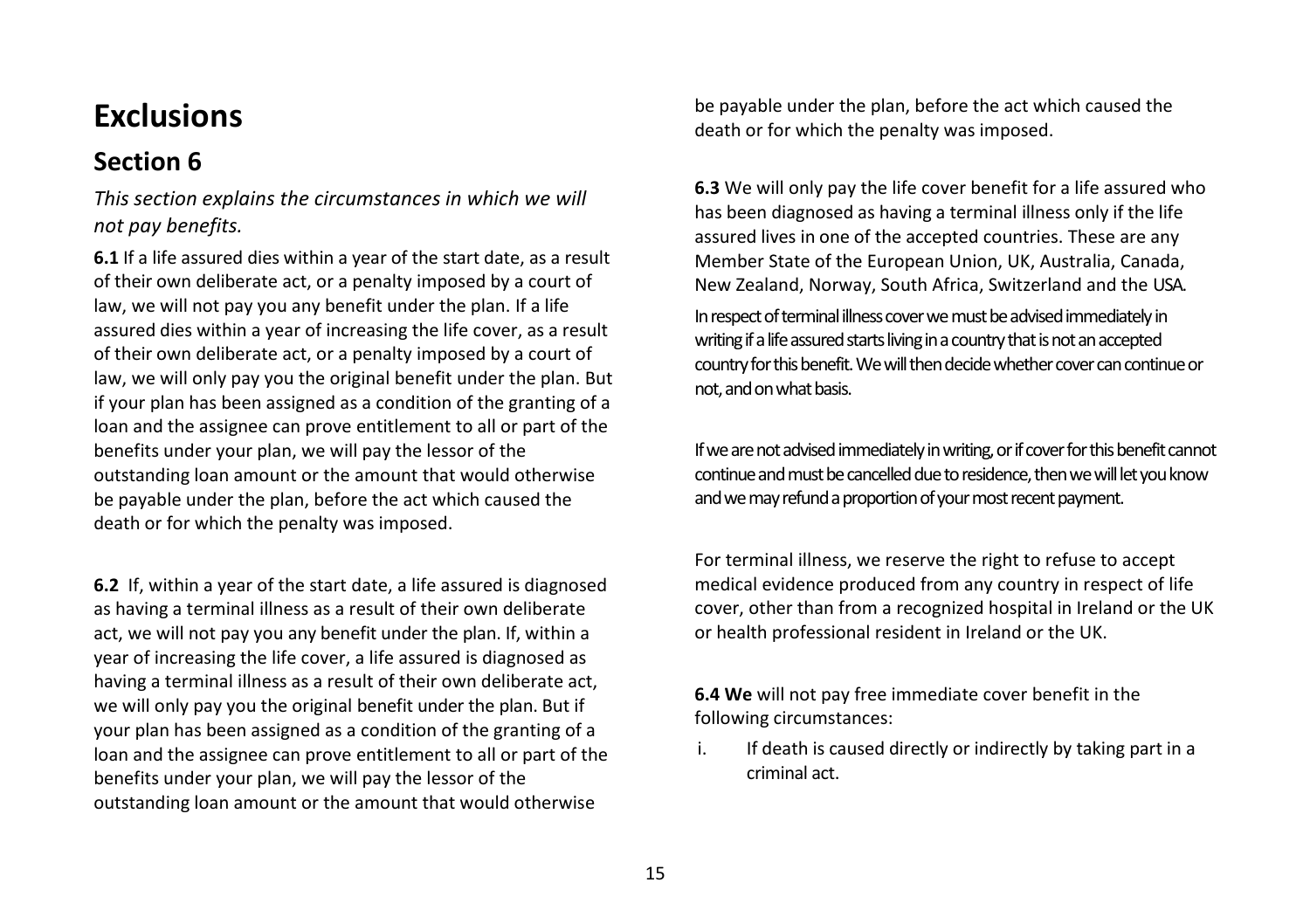- ii. If death is self-inflicted or caused directly or indirectly by the life assured taking alcohol, where there is a history of alcohol abuse, or taking illegal drugs.
- iii. If death is as a result of suicide or deliberate self- inflicted injury causing death.
- iv. If the life assured failed to follow reasonable medical advice or failed to follow medically recommended therapies, treatment or surgery.
- v. If death is caused by the life assured taking part in hazardous pursuits, including but not limited to the following:

-Abseiling

-Bobsleighing

-Boxing

-Flying, taking part in any flying activity, other than as a passenger in a commercially licensed aircraft on a regular public airline

-Hang gliding

-Horse racing (but not general equestrian activities)

-Motor car or motorcycle racing or sports

-Mountaineering

-Mixed Martial Arts

-Parachuting

-Pot-holing or caving

-Power-boat racing

-Rock climbing

-Scuba-diving

- vi. If Irish Life were unable to offer acceptance terms for life cover had the normal application process been completed in accordance with our normal assessment procedures.
- vii. If death occurs outside Ireland, UK, EU, Norway, Switzerland, Australia, New Zealand, South Africa, Canada and USA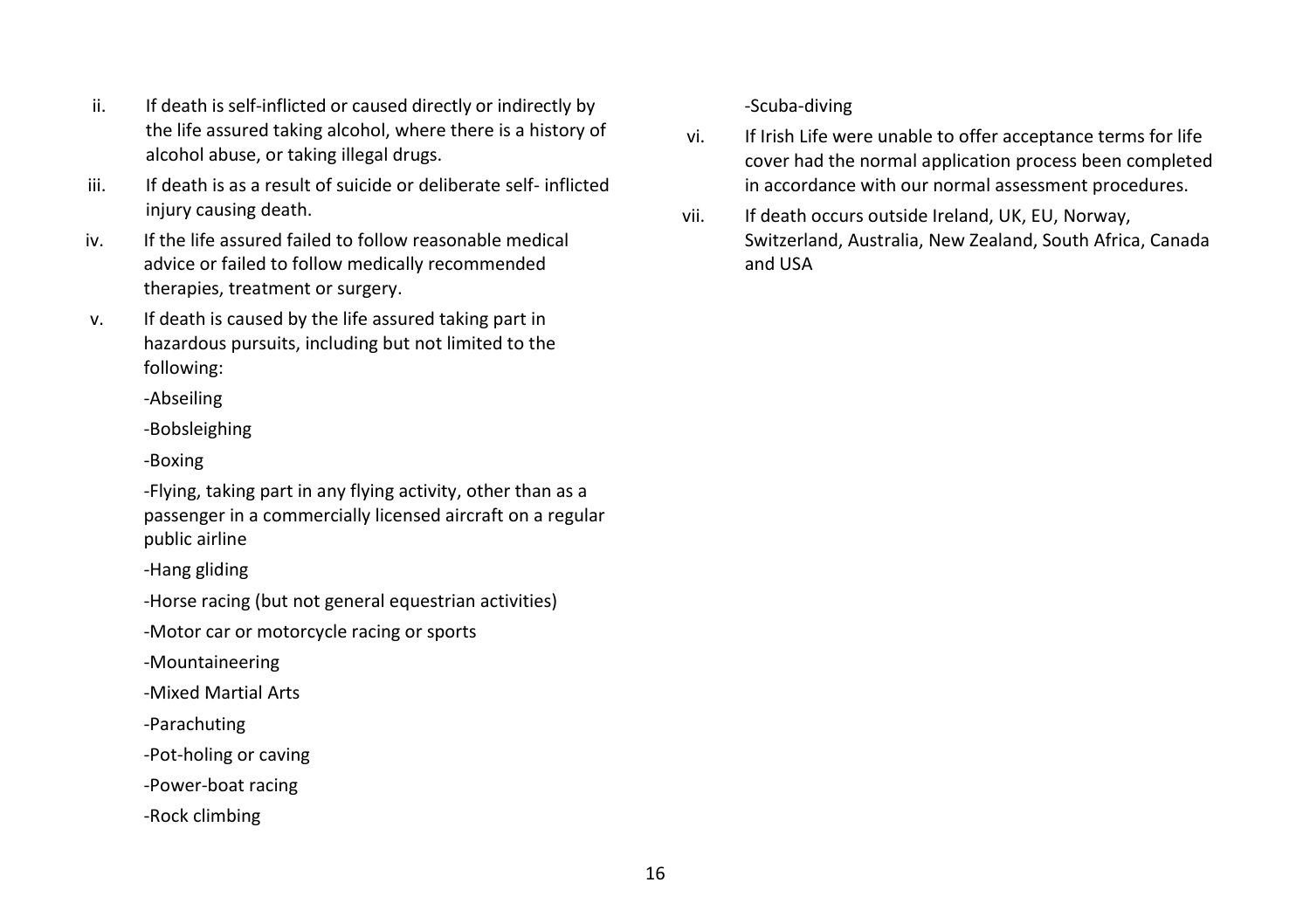# **Claims**

### **Section 7**

*This section explains how to make a claim and how we will assess your claim.* 

**7.1** Your benefits have been calculated on the basis that the date of birth of the life assured is as shown on the application form. When you make a claim, we will ask you to provide proof of the date of birth. If the date of birth on the application form is not correct, we will recalculate the benefits in line with the correct date of birth.

Your benefits have been calculated on the basis of your smoking/tobacco consumption/ vaping status shown on your application form. When a claim is made we may wish to verify these facts and if incorrect information was given originally, then no claim may be payable.

7.2 We will not consider any claim until we have received the following.

- A properly filled-in claim form.
- If someone else makes a claim on your behalf, we will ask the person making the claim for a power of attorney
- If the life assured has died, we may ask for a grant of probate or letters of administration.
- Proof (in the form of a birth certificate) of the age of the life assured.
- The plan schedule, including any plan documents provided as a result of changes made to the plan. If they are not available,

whoever makes the claim must accept legal responsibility if it turns out that someone else is entitled to the benefit. If you are claiming for the death of a life assured or the funeral expenses of a child, we are entitled to ask for proof of death in the form of a death certificate, and any other proof we reasonably need.

If you are claiming life cover benefit for a terminal illness; you must tell us, in writing, about the surgery, diagnosis or admission to hospital within six months of the day on which it occurred. If you do not, we may refuse to pay the benefit if we have been prejudiced by the delay. You must provide and pay for any certificates, tests, information or evidence which we reasonably need to prove your claim. The life assured must agree to any medical examinations and tests that are necessary to prove your claim. If you fail or the life assured fails to meet these requirements within a reasonable time, or if the life assured fails to follow the advice of a registered medical practitioner, we will not pay the benefits until you, or the life assured, correct this failure. If this failure cannot be corrected, then we may refuse to pay the claim. We may also adjust the life cover benefits for the death of the life assured, or end the plan altogether. If any of the information we have been given is not correct, true or complete, we may not pay the benefits claimed and may also alter the other benefits under the plan, or end the plan altogether, in accordance with Section 2.

If you are claiming for the free immediate cover benefit, Irish Life will not pay it until we can be satisfied that acceptance terms would have been offered and we will need to obtain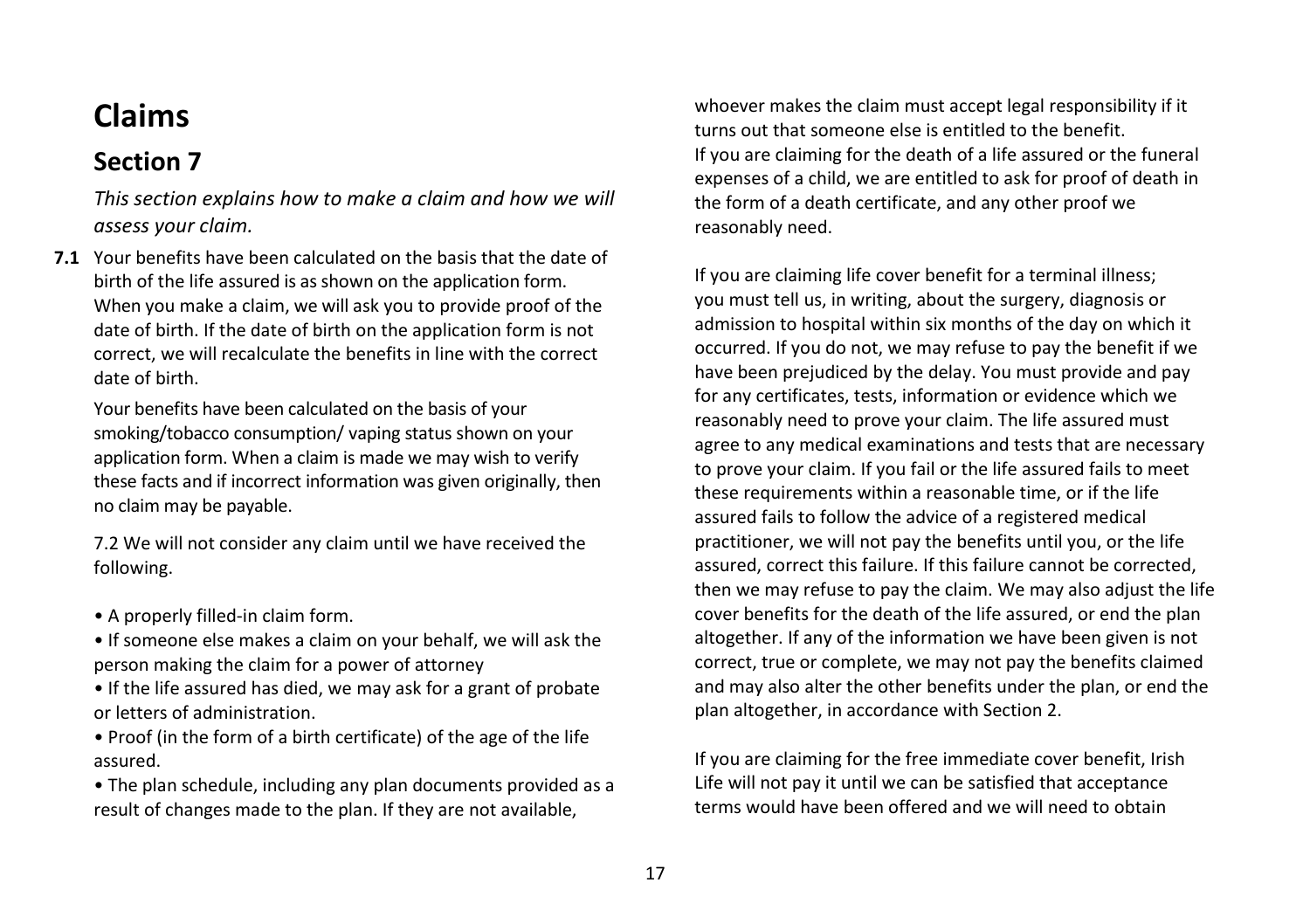medical evidence to check this. If medical evidence is not obtainable then no claim will be considered.

If any of the information we have been given is not correct, true or complete, we will not pay the benefits claimed and may also alter the other benefits under the plan, or end the plan altogether

# **Tax**

### **Section 8**

*This section explains what will happen if there is any change in Irish tax law.* 

**8.1** Under current Irish law, tax does not have to be taken from life cover benefits.

If the plan is owned by a company or payments are made by anyone other than the legal owner of the plan, for example from a company or business account, tax may be due. In these circumstances, we recommend that you contact your AIB financial advisor.

A government levy is charged on payments that you make under this plan (as at August 2021).

Any taxes or levies imposed by the government will be deducted by Irish Life.We will deal with this plan in line with the requirements of the Revenue Commissioners. If Irish tax laws or any other relevant laws change after the start date, we will change the terms and conditions of the plan if we need to do this to keep the plan in line with those changes. We will write and tell you about any changes in the terms and conditions. However, we recommend that you seek independent tax advice in respect of your own specific circumstances.

**8.2** If you have taken out this plan for the purposes of paying inheritance tax due when the life (or lives) assured dies and this plan has been approved by the Revenue Commissioners under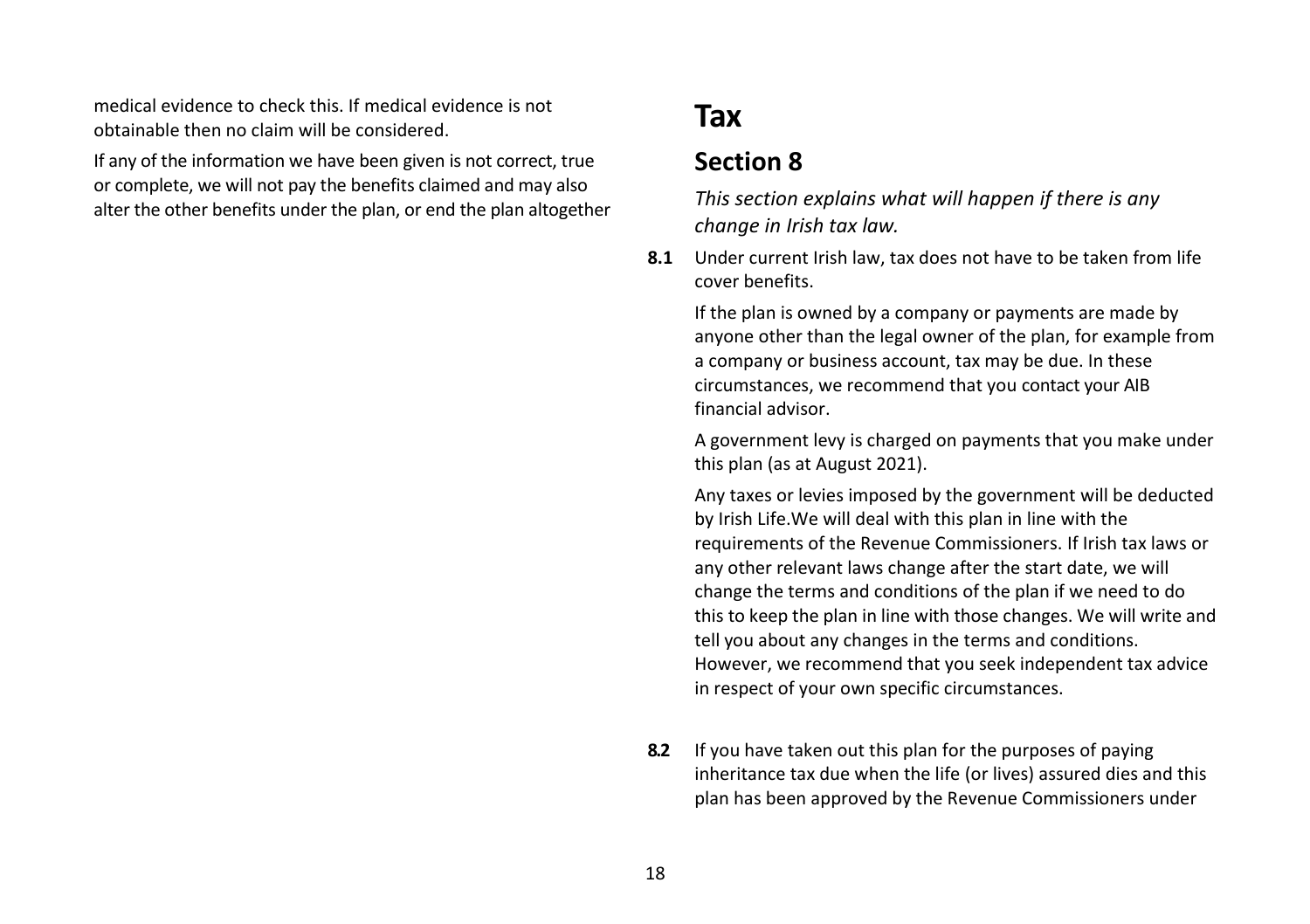Section 72 of CAT Consolidation Act 2003, your dependents will not pay inheritance tax on the benefit if the proceeds are used to pay inheritance tax in certain circumstances. If any of the benefit is not used to pay allowable inheritance tax, your dependents may have to pay inheritance tax on that amount of the death benefit. There is no inheritance tax due on an inheritance between a married couple or registered civil partners.

The exemption from inheritance tax outlined above will only apply if the plan continues to qualify as a Section-72 plan. If you change the plan in any way, it could lose its Section-72 status. Events which may cause the plan to lose its Section-72 status would include choosing to stop making payments.

If your plan loses its Section-72 status, it will not be possible to get Section-72 status back in the future.

If your plan does not have Section-72 approval at the start of your policy, you cannot get it at a later date.

We recommend that you seek independent tax advice in respect of your own specific circumstances.

# **Other information Section 9**

*This section provides other information you need to know.* 

- **9.1** This plan does not have any cash-in value.
- **9.2** This plan is governed by the law of Ireland, and the Irish courts are the only courts which are entitled to hear any dispute.
- **9.3** If any court or any other relevant authority deem any provision (or part of a provision) of these conditions invalid, illegal or unenforceable then this provision will not form part of this contract. The other provisions of the contract will not be affected by this decision.
- **9.4** If you assign (transfer) the plan to someone else, the person you assign it to must write and tell us at:

AIB Service Team Irish Life Irish Life Centre Lower Abbey Street

Dublin 1.

If you have taken out this plan for the purposes of paying inheritance tax due when the life (or lives) assured dies and this plan has been approved by the Revenue Commissioners under Section 72 of CAT Consolidation Act 2003, assigning the plan to someone else could result in the plan losing its eligibility for relief from Inheritance Tax under Section 72.